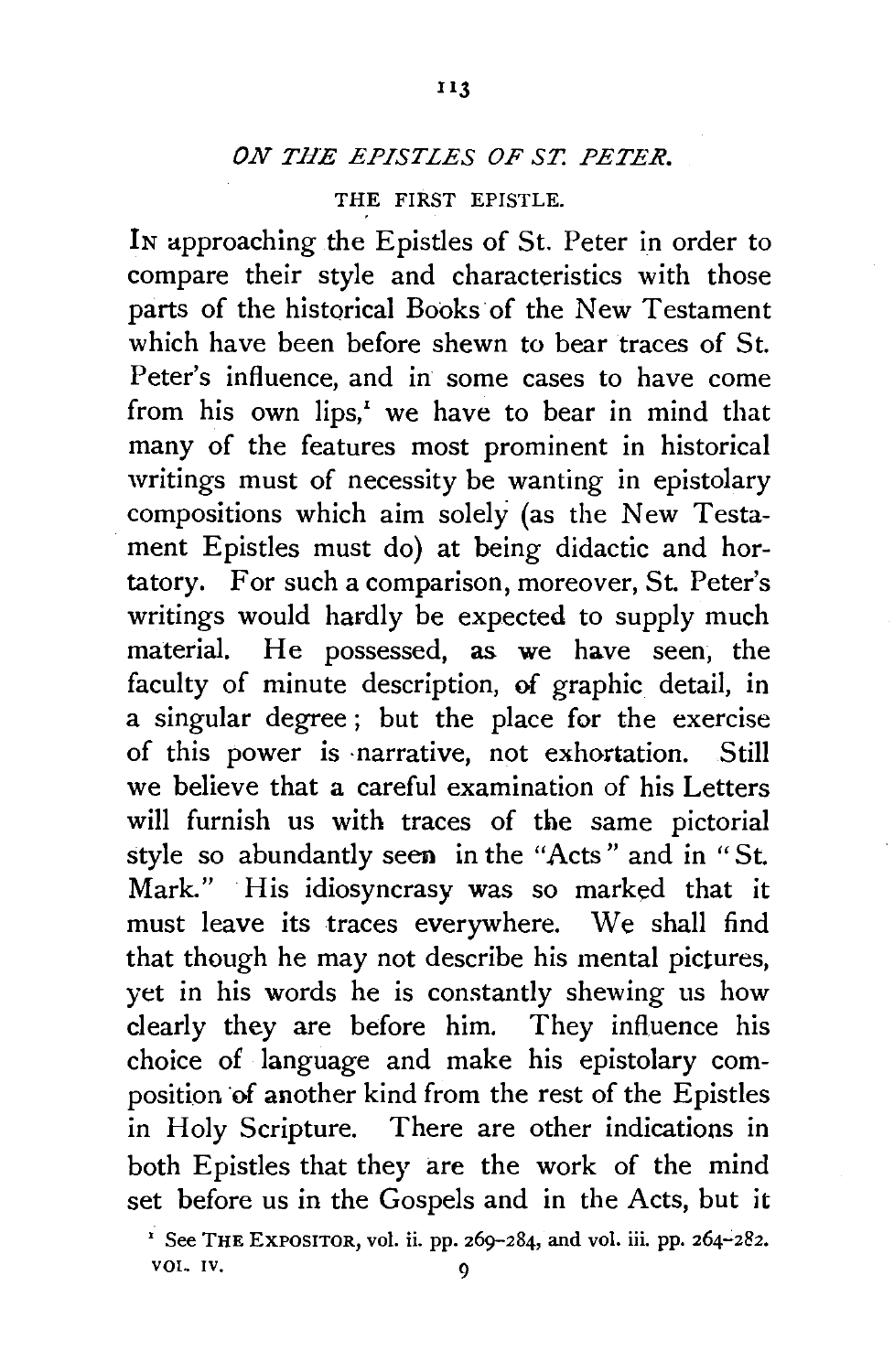will be convenient to examine this feature first. It seems also best to confine our observations for a while to the First Epistle. There have been questions raised about the genuineness and authenticity of the Second which will receive the best answer that an examination like the present can give them, if the marked characteristics of the two be discussed separately. The reader will then be able to look at each and say how far they deserve to be esteemed as the work of the same author.

A few examples will illustrate what has been said of the effect which St. Peter's graphic turn of mind seems to have produced on all his speech. In his exhortation to the younger brethren of the societies for whom he wrote he has a sentence (Chap. v. 5) which our Authorized Version renders "be clothed with humility." But these words, though perhaps the best that Translators could find, come far short of expressing all that is contained in the Greek Tην ταπει*τοφροσύνην έγκομβώσασθε*. The verb of this sentence, like so many other words in these Epistles, is found nowhere else in the New Testament, and is very uncommon anywhere. It is connected with a series of words which all imply *tight wrapping* or *rolling together*. The simplest of them,  $\kappa_0 \mu_0$ os, means a knot or roll of cloth made in tying or tucking up any part of the dress. It is also used of a pouch, or pocket, which such tucking up of the skirts might easily make. Another of the series,  $\epsilon_{\pi\iota\kappa\acute{o}\mu}$ *f3ta,* is applied to little packets of money tightly wrapped up, or tied, in bags, to be thrown among the people on certain feast days by the Byzantine Emperors and Patriarchs; while the noun from which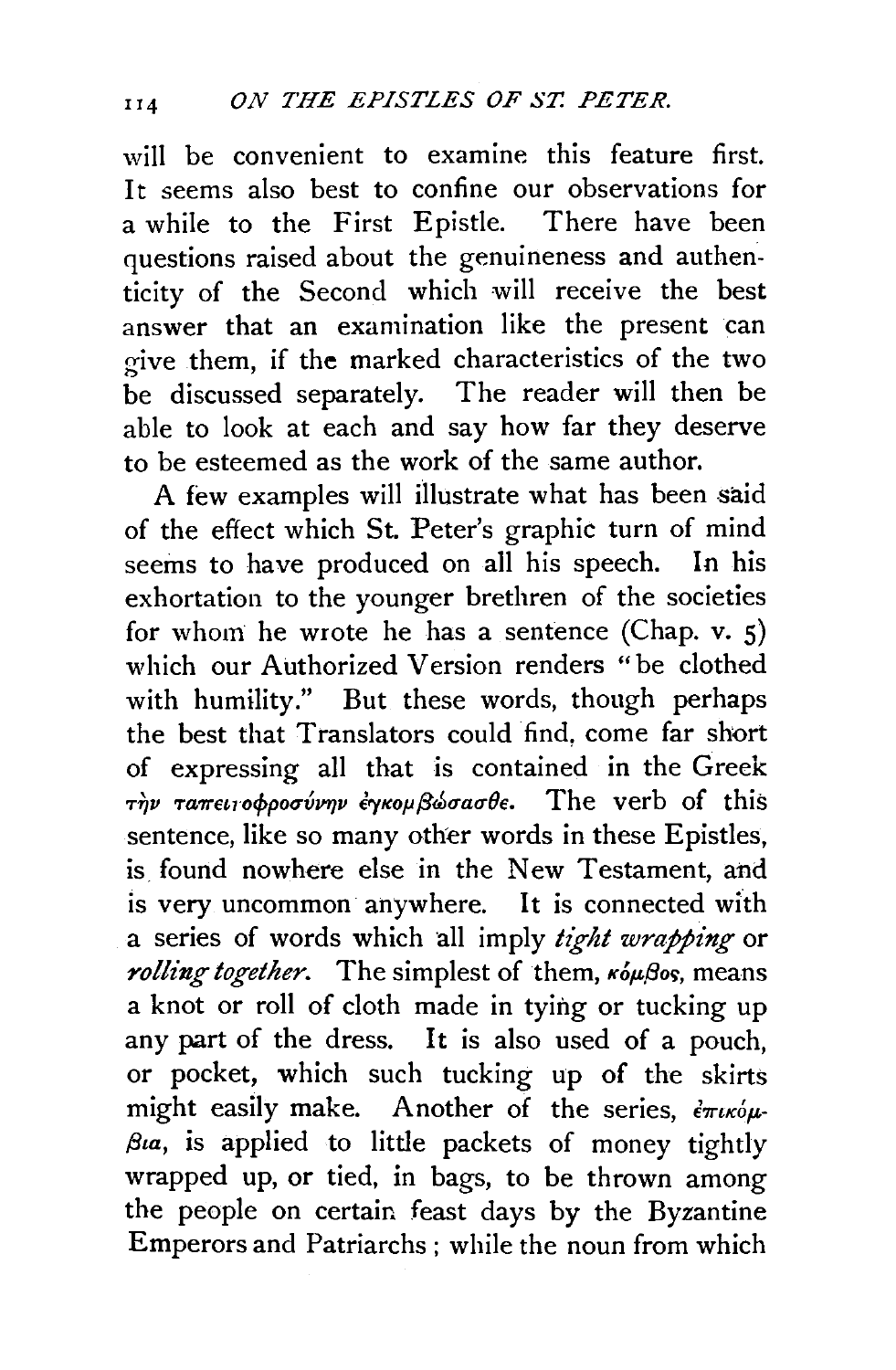St. Peter's verb is immediately formed (eyróµ $\beta\omega\mu a$ ) is the name for a kind of over-dress used by slaves when engaged in any labour likely to be interfered with by their customary loose garments, by the wearing of which they might keep their usual clothes out of the way and clean. We are now in a position to grasp better the Apostle's graphic idea in using this word. In putting on humility as a garment of the nature described by his unusual expression, his hearers are exhorted not to employ that virtue as a loose flowing robe, so familiar to Oriental eyes and so readily laid aside, but as a tight close vesture, meant for wear and work, and which would suit with all the parts of their everyday life, and whose effect would be to keep more pure and stainless all the other portions of their character.

But St. Peter meant more than this. In his one word he has pictorially embodied a lesson which in other days had been given to himself. When he was writing we cannot doubt that his mind had called up that solemn scene on the evening of the Last Supper, when the assembled disciples were witnesses of the Lord's great practical sermon on humility. St. John records it (xiii. 4), but St. Peter played in the transaction a part which could never fade from his memory, and which his language in his Epistle shews to have been in his thoughts, for it almost exactly describes the action of the Lord. " Jesus riseth from supper, and laid aside his garments, and took a towel and girded himself, ... and began to wash the disciples' feet, and to wipe them with the towel wherewith he was girded."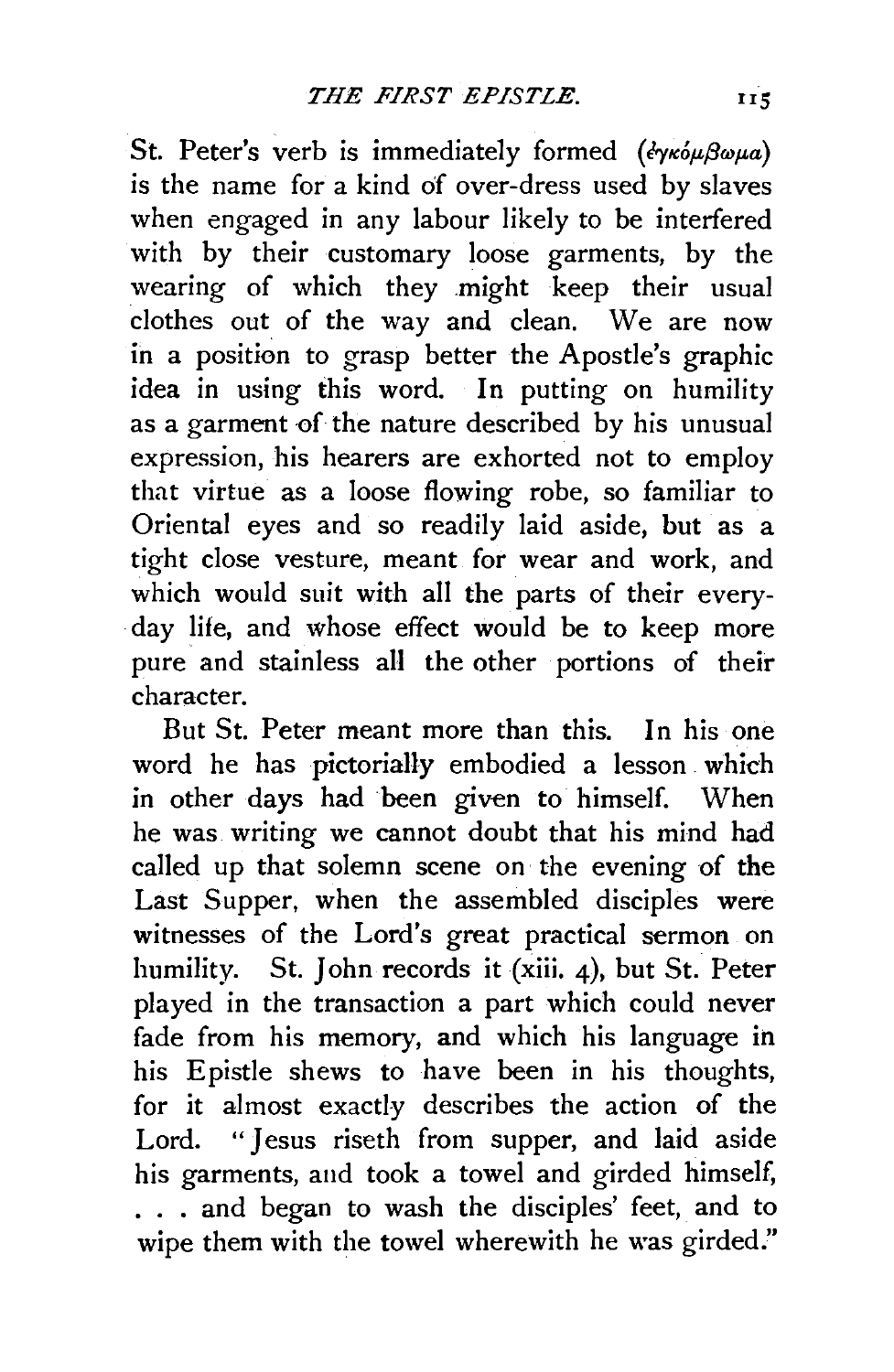Now in his Epistle the Apostle has just couched his exhortation in these words: "All of you be subject one to another," and instantly his mind reverts to the form in which such teaching had fallen from his Lord's lips. "If I, your Lord and Master, have washed your feet, ye also ought to . wash one another's feet" The scene is all before him in a moment, and he stamps the most noticeable feature of the whole on the next word of his exhortation, which in its fulness seems to say, " Wrap tight round you your humility, as my Lord wrapped the towel wherewith He was girded when He deigned to wash the feet of his disciples."

Such, then, is the form in which St. Peter's graphic power exhibits itself in his Epistles, and instances are not few in which we can trace it. In his exhortations his mind constantly becomes retrospective. and his recollections of what he is able to recall vividly supply him from time to time with single words in which we can detect the very set of. circumstances that he had in his thoughts. Thus there can be little doubt when he speaks (Chap. i. 1 3) with another unique expression, "Wherefore gird up the loins of your minds," it is with his memory fixed on that exhortation of Jesus (Luke xii. 35), " Let your loins be girded about, and your lights burning," and with the vivid recollection of some marriage festivity to which the remark was well adapted, or, it may be, of some Passover feast wherein this preparation of the dress was ordained from its first institution.

Again, when the Apostle tells, a few verses earlier in the Epistle (Chap. i.  $10-12$ ), of the salvation which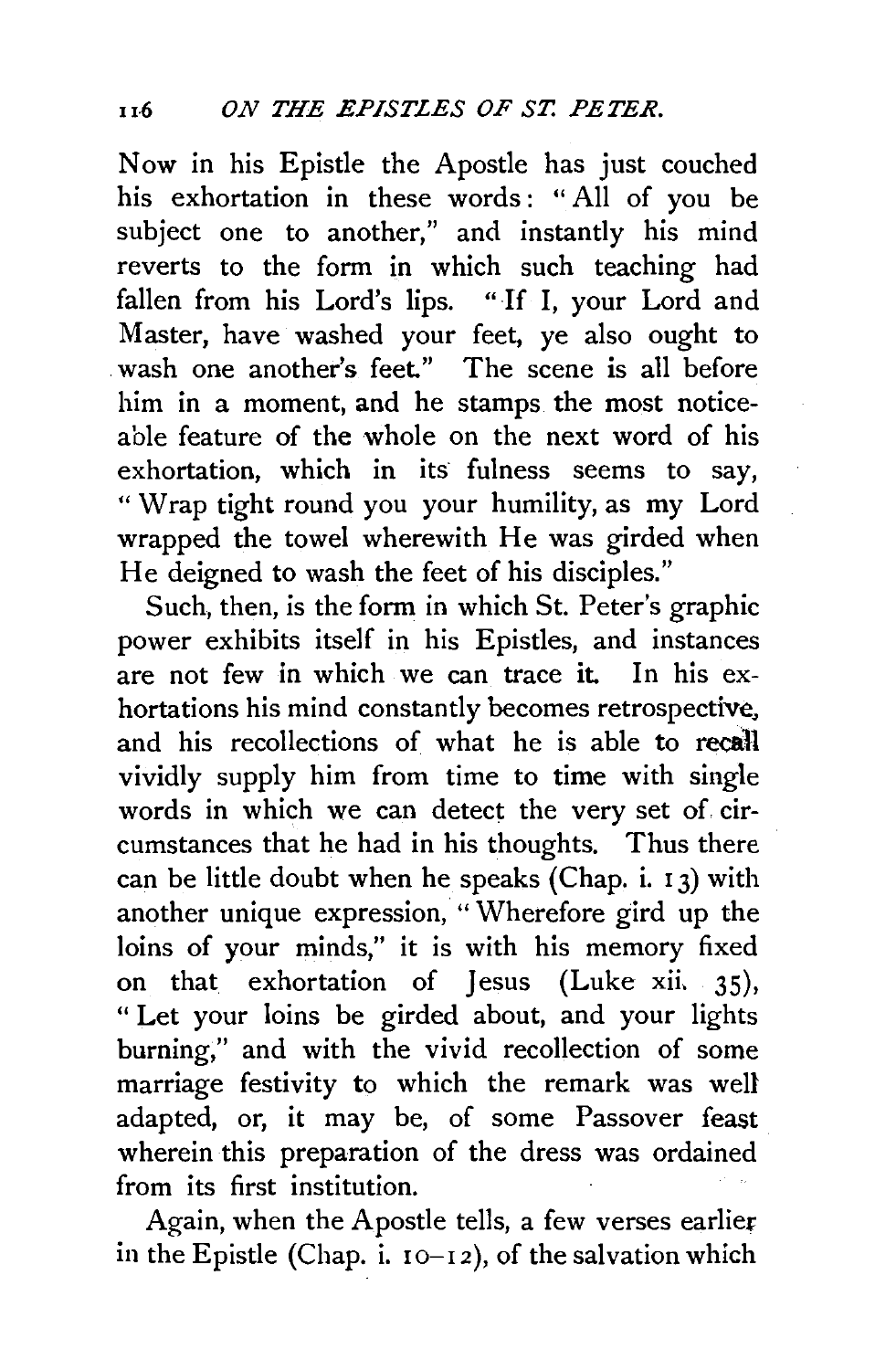is proclaimed in the Gospel, his thoughts revert at once to the day on which the great manifestation, whereof he himself was a partaker, was made, when "the Holy Ghost" was "sent down from heaven;" and, sensible of the wondrous gifts of the new dispensation, feeling how much more light had been shed on life eternal and on immortality by Christ's death and resurrection, he concludes,-"which things the angels desire to look into." But *look into* is a feeble expression whereby to render *Tapakivkat.* In the Greek is pictorially expressed the bent body and the outstretched neck of one who is stooping and straining to gaze on some sight which calls for wonder. Now, except in St. James (Chap. i. 25), where the same word is used of the earnest gaze of the believer into the perfect law of liberty,  $\pi a \rho a \kappa \nu \pi \tau \omega$  is employed only here and in the two accounts of the visit of Peter and John to the sepulchre on the morning of the resurrection. Both Evangelists (Luke xxiv. 12; John xx. 5) employ the same word, and its use is no doubt due to St. Peter's narration, which was given to the rest of the Apostles on their return. The word is exactly descriptive of what he had seen, as St. John went into the sepulchre before him, and was the most pictorial and expressive word he could apply to the bowed form and earnest gaze of his fellow-disciple as he stooped down and looked into the empty tomb. In that vacant grave John saw what angels had longed to see. Its vacancy was the seal of man's salvation, the beginning of the glories which followed the sufferings of Christ, the keynote of the gospel which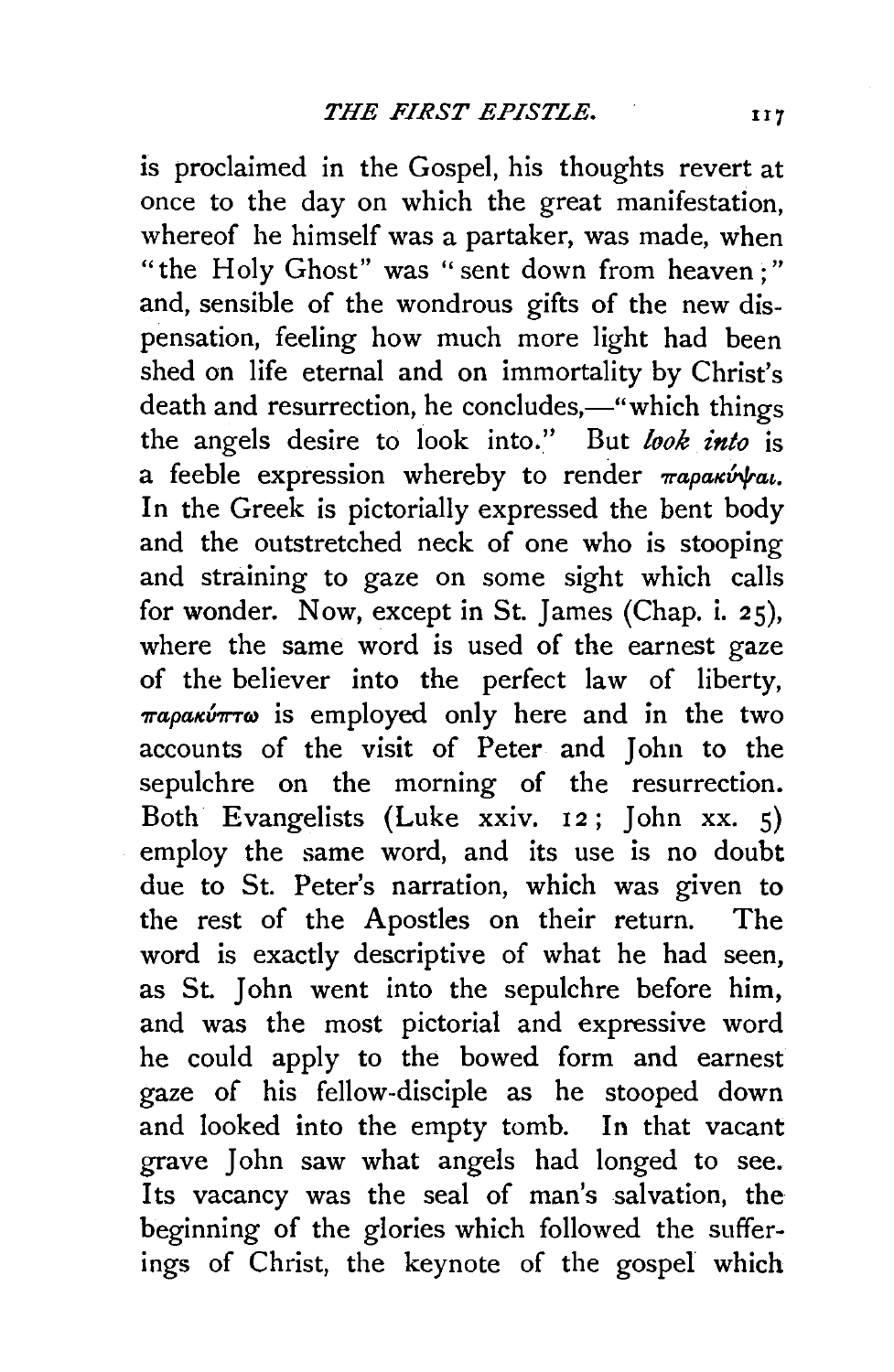proclaimed, through that resurrection, the rising again of all the dead. In thought Peter seems by his word to have gone back to that scene by the grave of the Lord, and to have before him John's eager and astonished act and gaze while he bent down that his eyes might make themselves sure of the truth of such things as the angels desired to see.

In like manner St. Peter looks back to that interview with Christ which is recorded in St. John xxi. 1 5, 16, when he gives his exhortation to the elders (Chap. v. 2), "Feed the flock of God which is among you." Those to whom he speaks are in the same responsible position as himself. He reminds them of this and of the charge which it involves, and he knows no better way whereby he may fulfil the injunction laid upon him (Luke xxi. 32, "When thou art conyerted, strengthen thy brethren") than to repeat to them, as nearly as they can be applied, the words of the command which Jesus aforetime gave to him.

Once more, there can· be little doubt that the Apostle's thoughts were in that Gentile home, to which he in former times was sent for, in Cæsarea; that he was recalling the history of that man who had feared God, and had been working righteousness, when he speaks (Chap.  $i$ ,  $i$ ) of the way in which God will hearken to every man's prayer: "If ye call on the Father, who *without respect of persons* judgeth according to *every man's work,* pass the time of your. sojourning here *in fear*." The sentence is, as it were, a picture of the life of Cornelius described by himself in the Acts (Chap. x. 2). The mind of the Apostle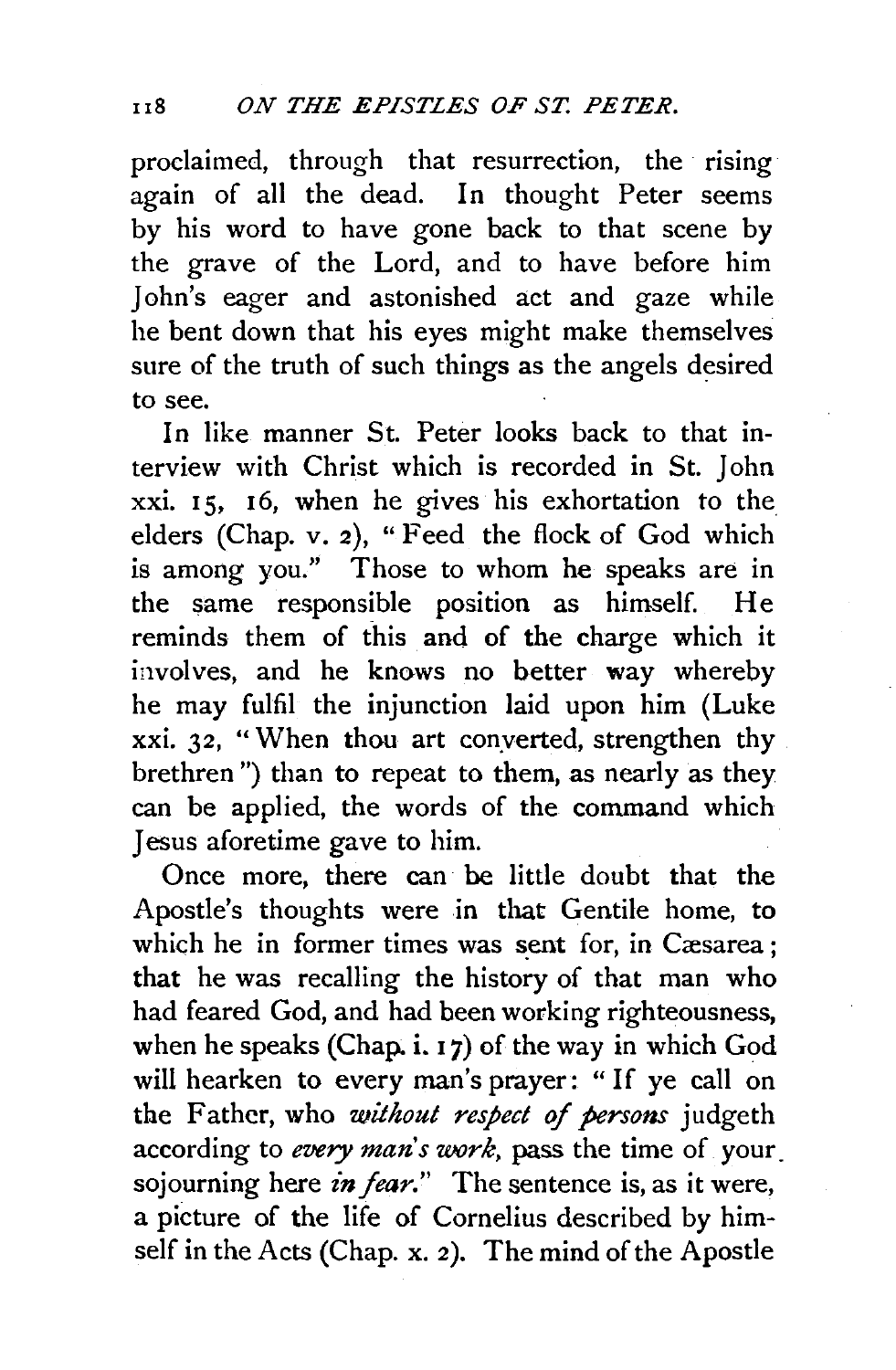travels back to those former days and to the wondrous revelation by which his own prejudices had. been swept away, when he learnt that, through the Gospel, all men were alike before God. On Cornelius and his house St. Peter had seen the Holy Ghost descend as on himself and his fellow-disciples at the beginning, and his first words then were the basis of his exhortation afterwards. For he opened his mouth and said, "Of a truth I perceive that God is no *respecter of persons,* but *in every nation he that feareth him and worketh righteousness* is accepted with him."

We may see also a remembrance of his own inability to watch even a short time with his Master, when'" the hour" of his enemies " and the power of darkness " arrived, in the earnest exhortations to watchfulness which he gives (Chap. v. 8) against the attacks of the devil.

But, above all things, he is never weary of reverting to the scenes of the passion and the resurrection of the Saviour. His great claim to be heard is that he is "a witness of the sufferings of Christ" (Chap.  $v$ . 1), and the lessons to be drawn from those sufferings are his constant theme. We can see a memory of his own faithlessness on that dread night as he records how it was the just Jesus who suffered for the unjust world (Chap. iii. 18) ; and the memory of his Lord, "put to death in the flesh but quickened by the Spirit," has prepared him who formerly denied his Master to be ready to follow Him now to prison and to death, when the time shall come for him to glorify God. We see this spirit break out continually in his appeals : " Forasmuch as Christ has suffered for us in the flesh, arm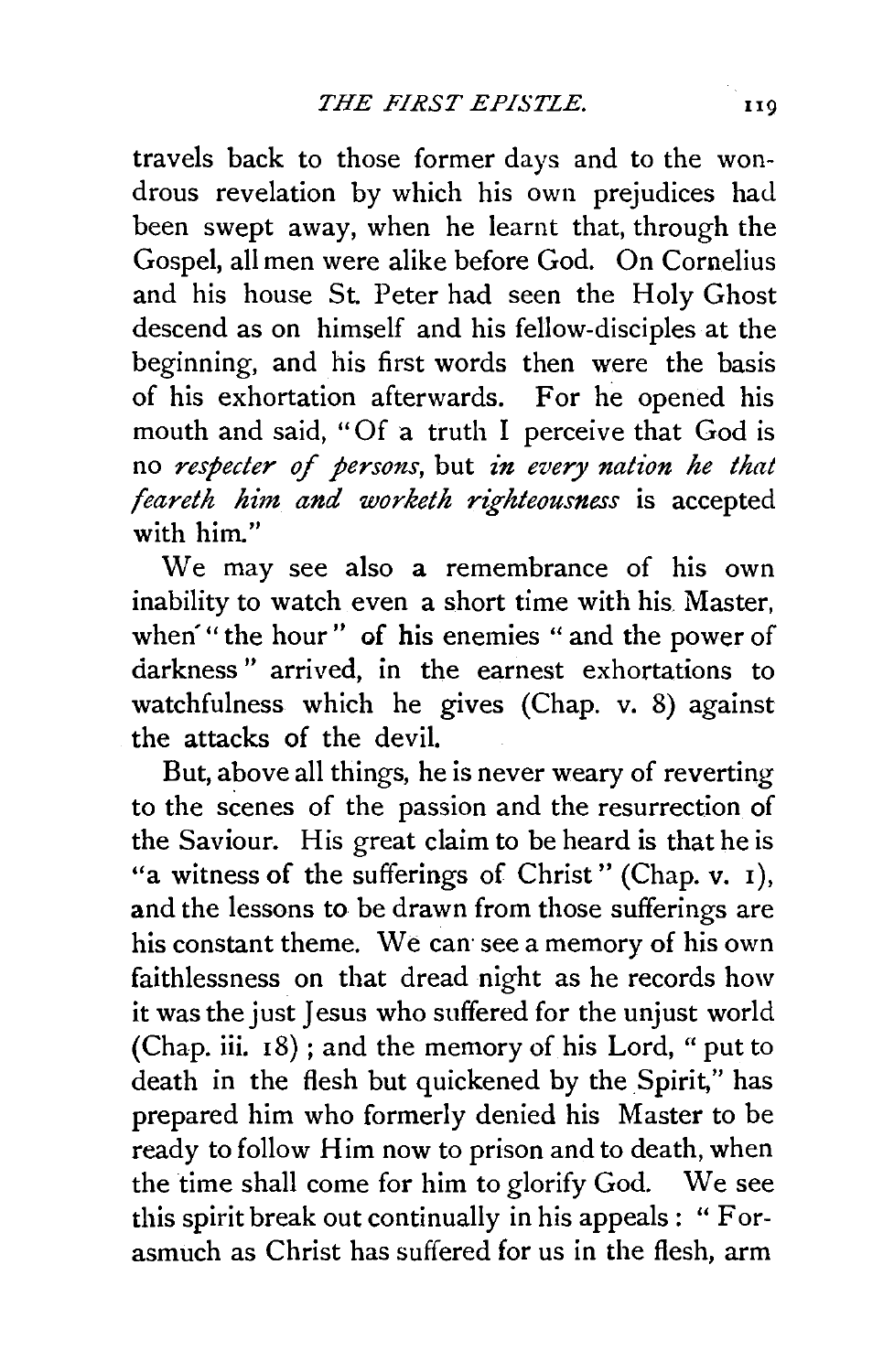yourselves likewise with the same mind" (Chap. iv. I); and, again, " Rejoice, inasmuch as ye are partakers of Christ's sufferings" (Chap. iv. I 3); and, once more, when his mind pictures the Lord on the cross praying," Father, into thy hands I commend my spirit," he shapes his exhortation to those who call themselves by Christ's name from his revived memories, and tells how men shall, after the Saviour's example, in their afflictions (Chap. iv. 19) "commit the keeping of their souls to God in well-doing as unto a faithful Creator."

But especially is the whole scene of Christ's trial and crucifixion put pictorially before us in the exhortation (Chap. ii.  $19-24$ ) to suffer patiently even when we are doing well. "What glory is it, if, when ye be buffeted for your faults, ye shall take it patiently?" Κολαφιζόμενοι means "smitten with the palms of the hand," and having taken this one figurative word from the occurrences at the examination of Christ, the Apostle applies the whole example of the Lord as the type of what a Christian should expect to. meet with and should strive to do. " Christ," he says, " suffered for us, leaving us an example that we should follow his steps." The graphic character of these words we shall need to refer to afterwards : " He did no sin, neither was guile found in his mouth, who, when he was reviled, reviled not again ; when he suffered he threatened not, but committed himself to him that judgeth righteously; who his own self bare our sins in his own body on the tree, that we, being dead to sins, should live unto righteousness: by whose stripes ye were healed." We can see that all the terrible events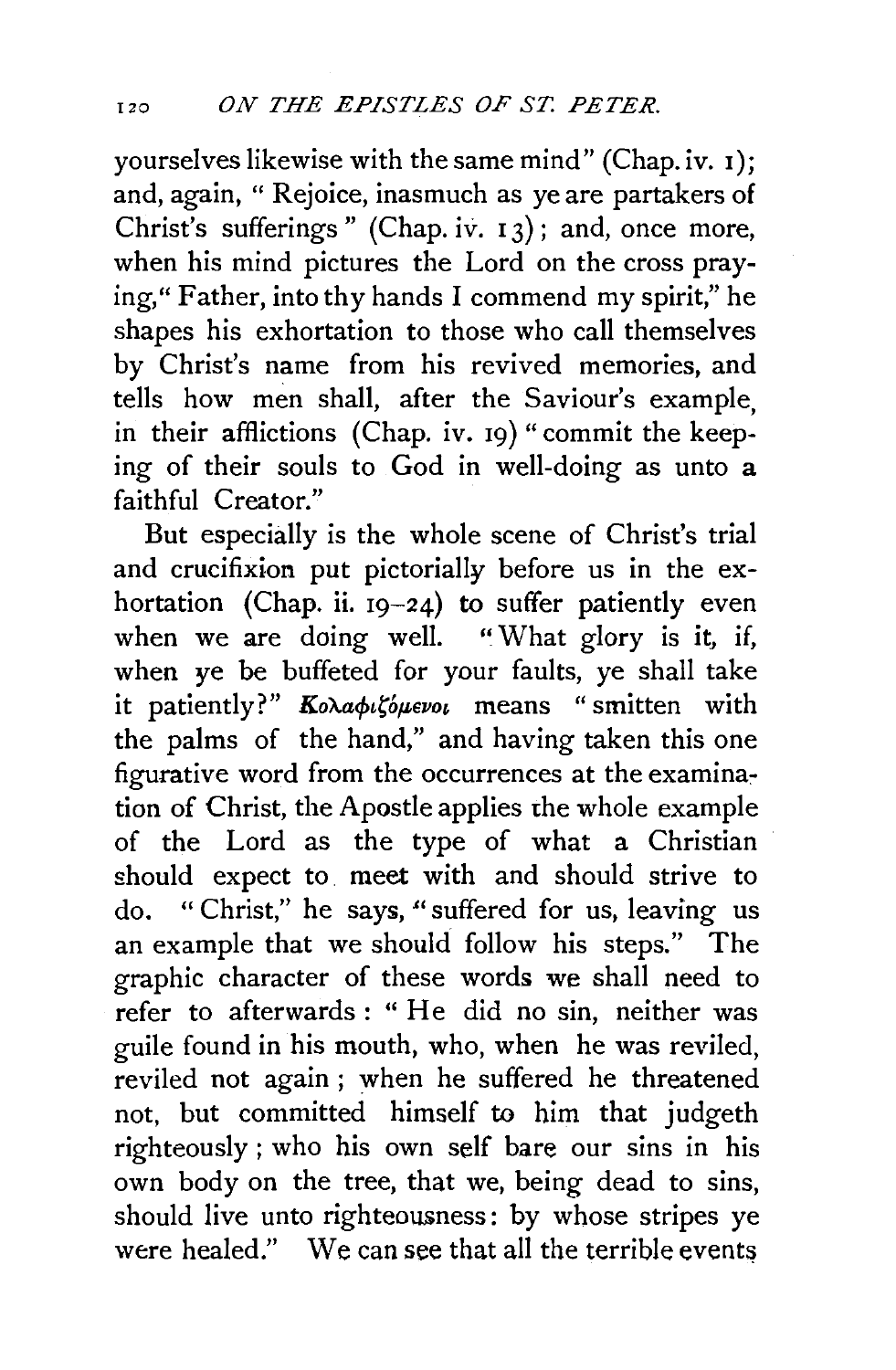are revived in the writer's mind with the utmost minuteness. The jeers and blows of the servants, the insolent scorn of the High Priest and his assessors, the silent submissive Jesus, are all as fresh before his eyes as on the day when the solemn tragedy was enacted. He uses also the unusual word  $\frac{\partial^2 u}{\partial x \partial y}$  for the cross of Christ, a word which he employs in the same way in two of his addresses in the Acts of the Apostles (Chap. v. 30, x. 39). But it is the word *stripes*  that, perhaps above all the rest, betrays to us the eyewitness of all which he is narrating. The Greek word  $\mu\acute{\omega}\lambda\acute{\omega}\psi$  is here employed in the singular, and is found nowhere else in the New Testament. It means the *bruise,* or *wale,* which rises under the skin, and is charged with blood, after a severe blow. Such a sight we feel sure, as we read this descriptive passage, St. Peter's eyes beheld on the body of his Master, and the flesh so dreadfully mangled made the disfigured form appear in his eyes like one single bruise. And what he saw he has tried to depict in the figurative and unique word which he has written down for us.

But his whole Epistle is full of the like graphic touches, and in consequence abounds with words which are never, or very rarely, used by the other sacred writers. The pictorial word employed in the description (Chap. v. 8) of Satan going about as a roaring lion (*ώρυόμενος*) is found nowhere else in the New Testament, but is just the word we should expect from the writer, who, as we believe, reminded St. Mark that Christ in his temptation "was with the wild beasts." The same observation applies to the Apostle's language (Chap. iv.  $\iota$ ) in the exhortation to imitate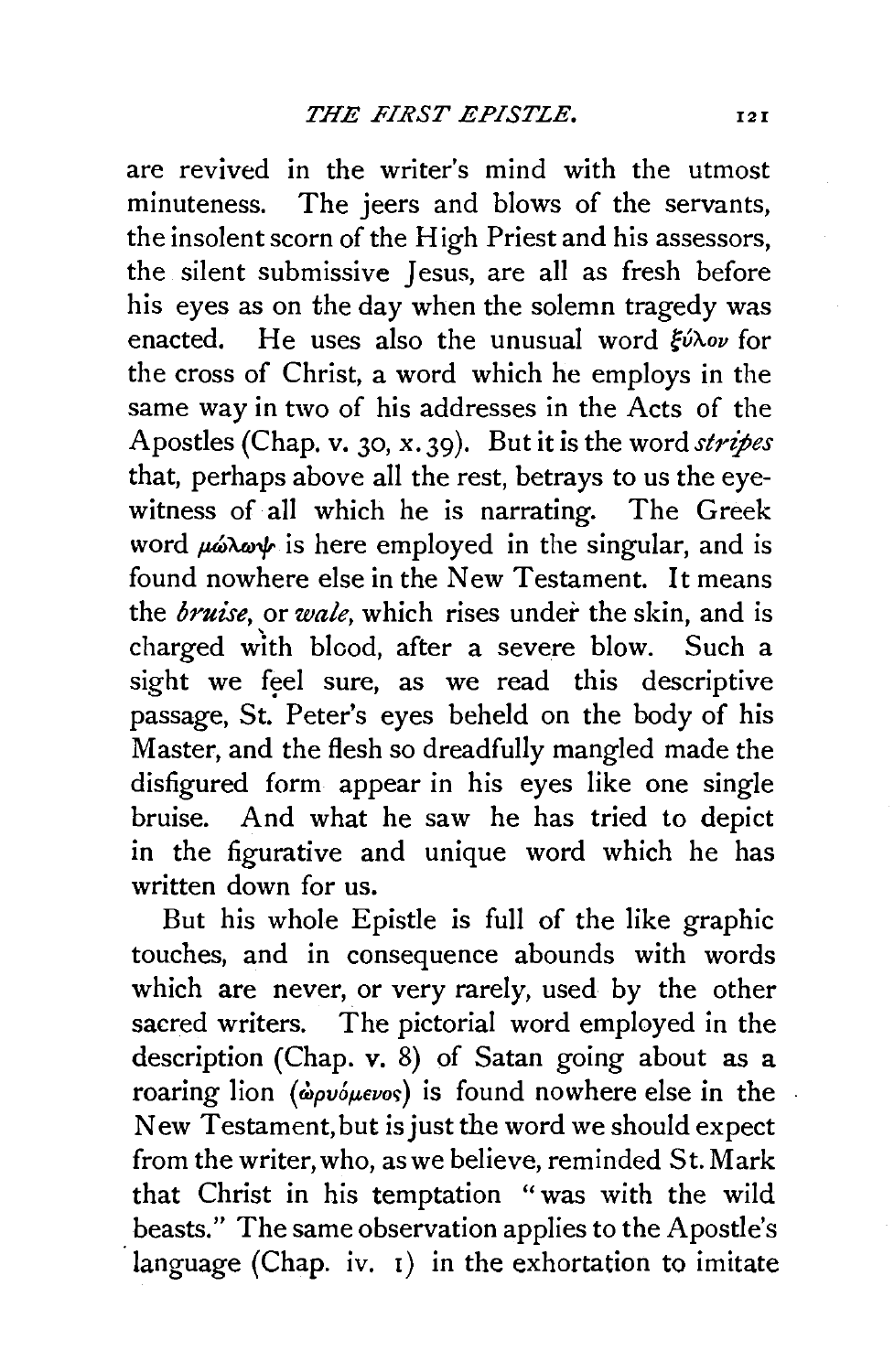Christ. The bold metaphor, "Arm yourselves with the same mind," is like St. Peter, but unlike the other writers of the New Testament. In Chap. ii. 16 we come upon another unique word where the Apostle is dealing with the misuse of Christian liberty. "Use not liberty for a *cloke* of maliciousness." ' $E_{\pi i}$ *ká* $\lambda \nu \mu \mu a$ , the word of the Original, is literally a veil, whereby the face, or anything else, may be shrouded so that the true expression or character of what is behind may be unnoticed. St. Peter feels that Christian freedom pushed too far may tend to license and yet the profession of Christianity be urged as an excuse for it, and his pictorial mind fixes on such a state the graphic name of a mask, or veil, employed to hide the real countenance behind it.

In the preceding verse (Chap. ii. 15) is another of these striking words, " Put to silence the ignorance of foolish men." The verb  $\phi$ *u* $\omega$ *i* is from a noun signifying a *muzzle,* or *nose-band.* The primary use of the contrivance was to prevent dogs from biting or calves from sucking. How much vigour is imparted to the Apostle's language when this figure of his is appreciated! Well-doing is the means which the Christian is to employ against his opponents, and at the sight of it they shall become tongue-tied and powerless for harm. They cannot bite, for they are muzzled by what they behold in the conduct of the servants of Christ. The Greek word is rarely used in its metaphorical sense, but is more frequent in St. Mark than elsewhere in Scripture. It is the word which Christ used in his address to the raging sea (Mark iv. 39), and, more strikingly in accord with the passage in St. Peter's Epistle, when our Lord employs it (Mark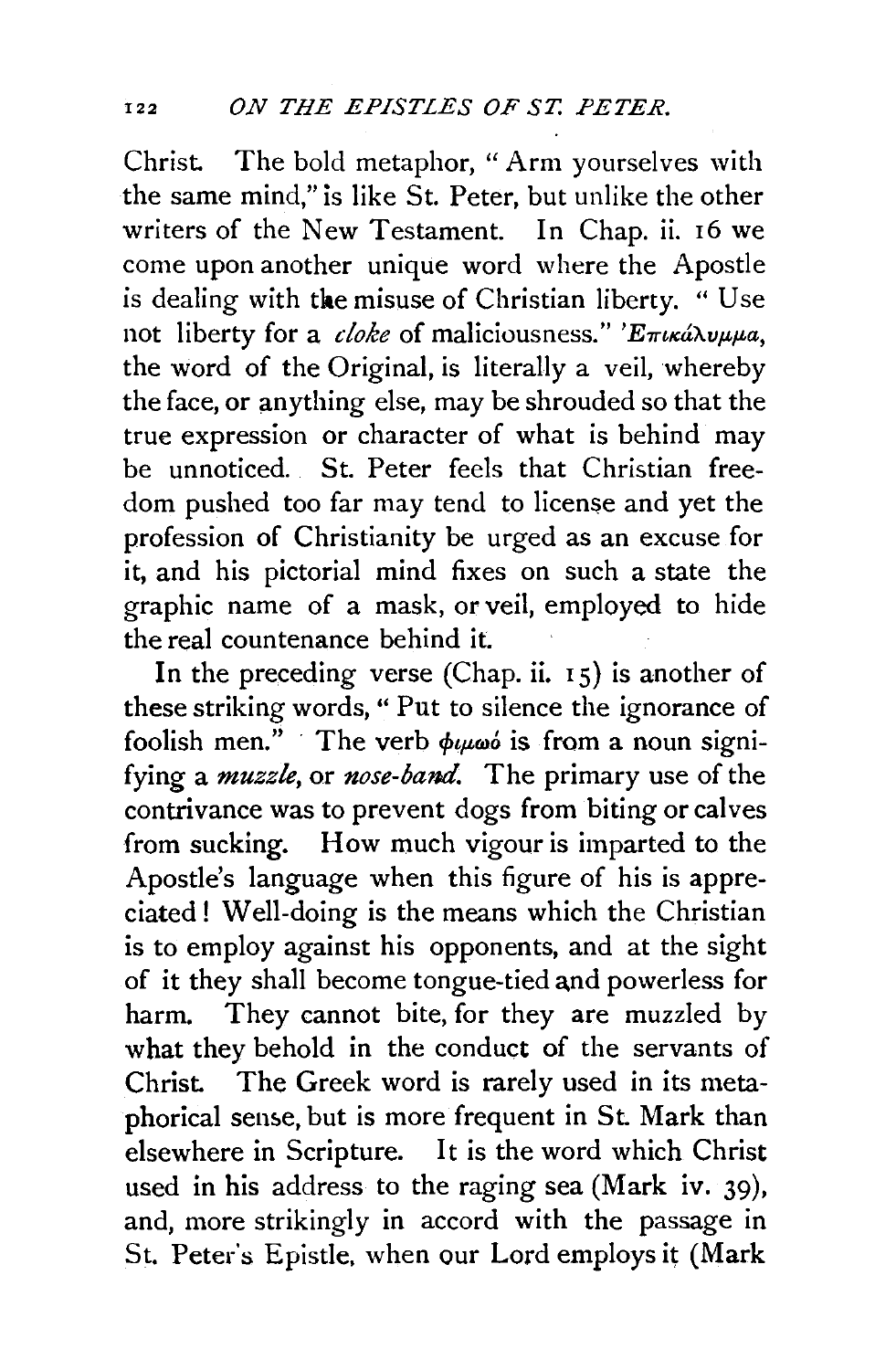i. 25) against the unclean spirits, saying, "Hold thy peace" (literally, be muzzled)," and come out of him."

As the last word carried us back to St. Mark's Gospel, so some of the figurative words which the Apostle uses have their counterpart in the language of the Acts, which the Apostle is recorded to have employed. Such is his use of  $\sigma \kappa o \lambda \iota_0' s$ , which he applies, in his First Epistle (Chap. ii. 18) to the character of masters in their dealings with their servants. The word is primarily used of material things which are crooked and awry, such as a twisted piece of wood. When we know this, we see at once what the Apostle means by those whom our Translation calls *froward* masters. They are men of a distorted and perverse nature, with whom no reasoning would avail, but who would ever do things contrary to all fairness and justice; yet even to these the Christian servant is urged to submit. The word is pne which the Apostle employs in the exhortation which follows his Pentecostal sermon (Acts ii. 40): "Save yourselves from this *untoward* generation;" a passage which St. Paul seems to have had in his mind when he wrote Philippians ii. 15, in which place alone, except in the language of St. Peter, is this metaphorical use of the word found in the New Testament. Another example which carries us to the language of the Acts occurs in the exhortation to brotherly love (Chap. i. 22): "Love one another<br>with a pure heart. *fervently*" (*extendis*). But the with a pure heart, *fervently*" (*derev*ωs). figurative word in the Greek says much more than the English. It speaks of a continuous strain and labouring for the accomplishment of this duty. The heart is to be, as it were, on the rack till it fulfil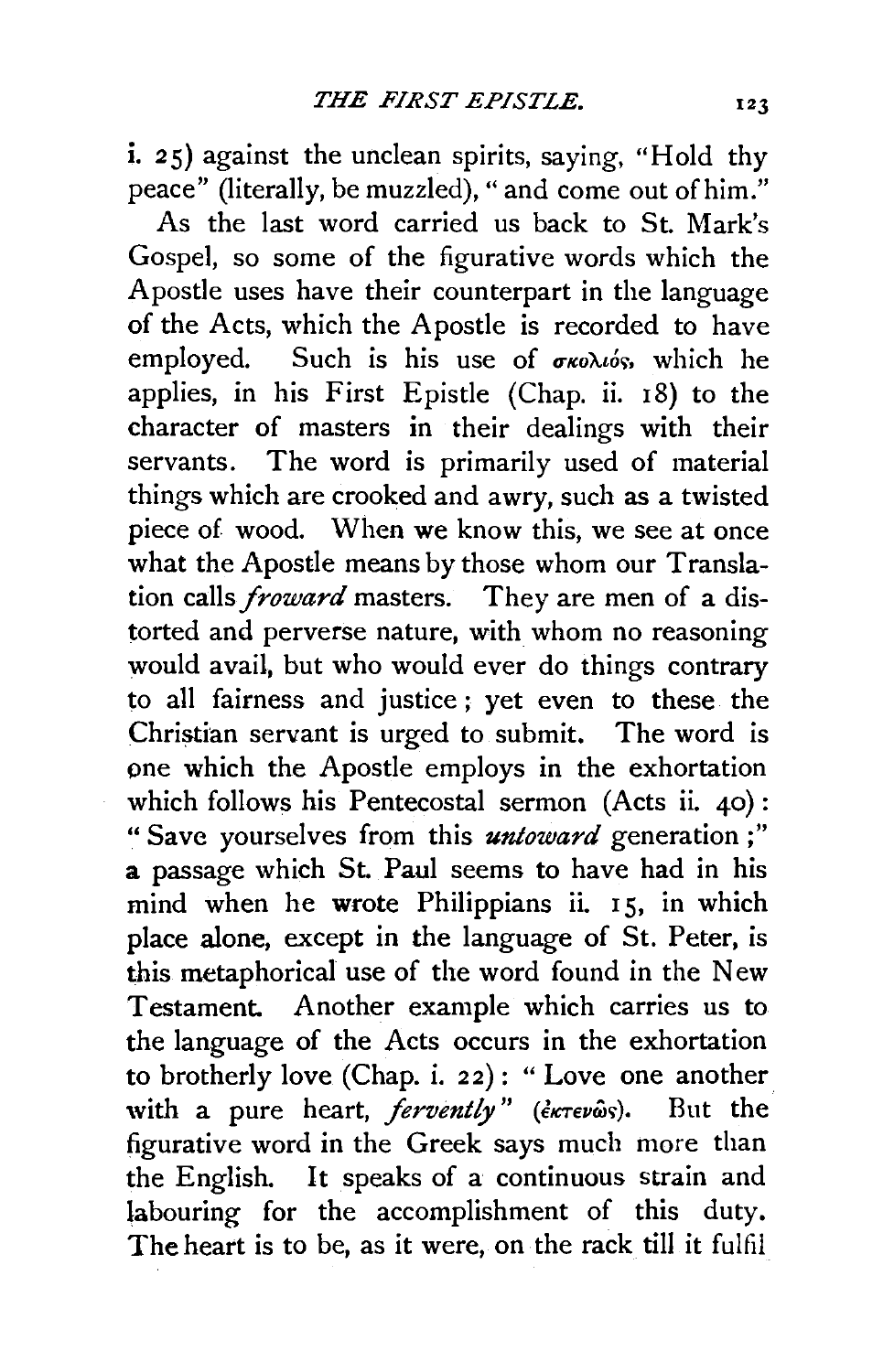its work. St. Peter has himself taught us what he means by it, for he uses the kindred adjective in the description of his imprisonment (Acts xii.) by Herod. There he says, "Prayer was made *without ceasing (€"-revir;)* of the Church unto God for him." He again applies the word to the description of charity (Chap. iv. 8), where *fervent* is also the English rendering. Now both adjective and adverb are words peculiar to St. Peter among the writers of the New Testament.

Any attempt to give an idea by translation of the vigorous and expressive character of some of the words which he alone uses is hopeless. No readable version could be made, if we were to give the full force of the Original. But as many'of them illustrate the peculiar character of St. Peter's diction, it is worth while to call attention to them. Such a word is dváxvous, used (Chap. iv. 4) of the excess of riot. It implies any lavish outpouring, especially such as would be made by the rising of a high tide, which in retiring leaves behind it a number of puddles. Nobody but St. Peter ventures to employ so bold a metaphor. No single English word can give the full force, but that force, when realized, is pictorial, and like much else in St. Peter's style. Similar words are found where he speaks (Chap. ii. 2) of babes *just born,* and in the same verse of the *guileless unadulterated* milk of the word. In Chap. ii. 21,  $\hat{v} \pi \omega \gamma \rho a \mu \omega \delta s$ , the word employed to describe Christ as our *example,* is really the copyhead set before the schoolboy for his imitation, and the metaphor, when appreciated, shews that the notion of St. Peter was that, like the pupil at his copy, we should need re-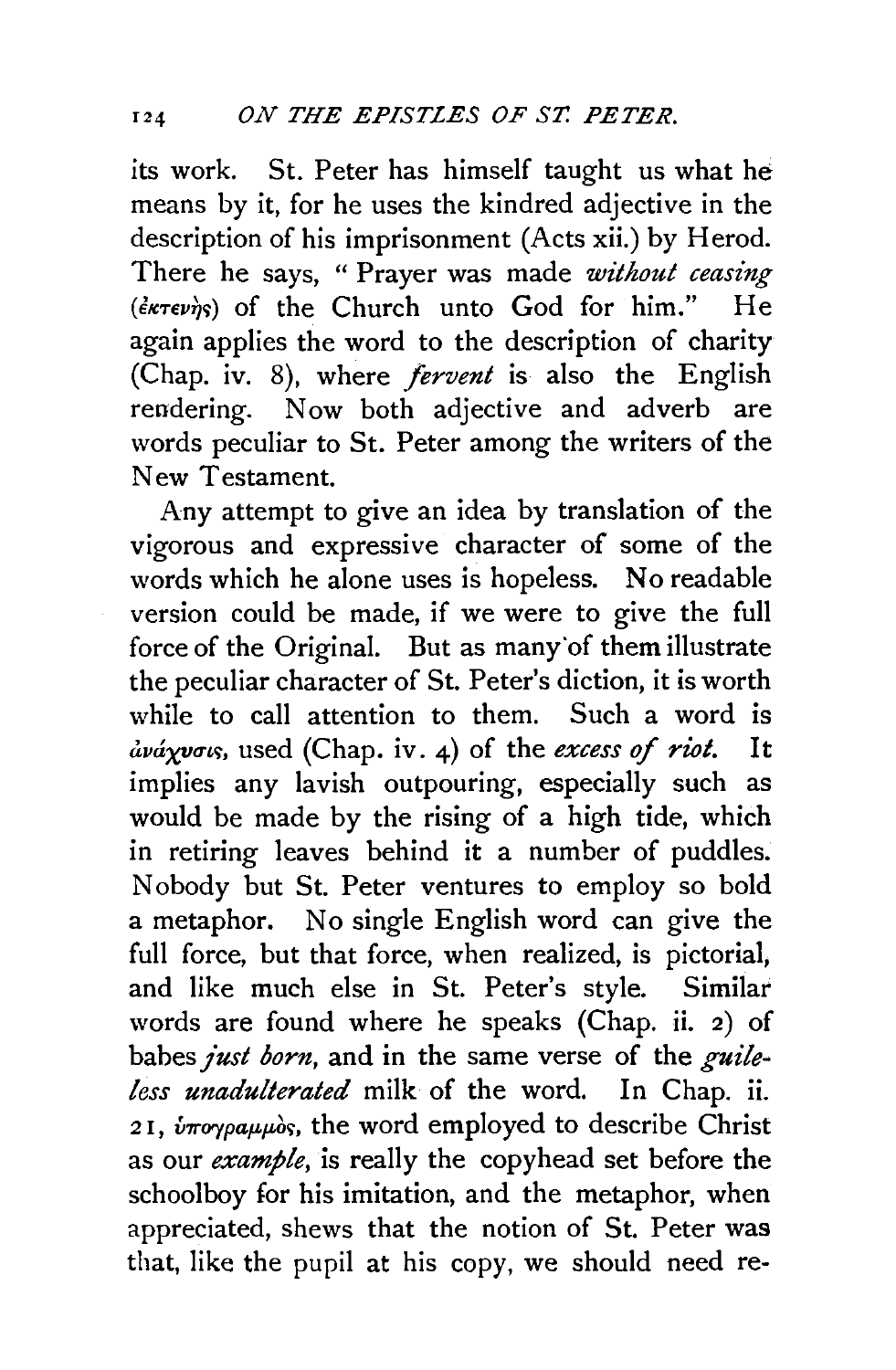peated endeavours before we could hope to approach to a likeness of the Exemplar, but also holding out the blessed hope that our unwearied efforts would be crowned by a nearer resemblance to what we have striven to copy. The plaiting  $(\epsilon \mu \pi \lambda \alpha \kappa \dot{\eta})$  of the hair, and the  $(\epsilon \nu \delta \nu \sigma \kappa)$  putting on of apparel (Chap. iii. 3) are both words peculiar to this Epistle, and have been chosen by St. Peter, we can hardly doubt, because they give, in the Original, a graphic suggestion of great pride and exultation in the adornment, far more than is represented by our Translation. Excess of wine (Chap. iv. 3) is in the Greek only one word ; also  $\mathring{a}_{\mathcal{R}}$  *a* $\mathring{a}_{\mathcal{R}}$  *λ evóμενον*, which sets before us the terrible picture of a man who has drunk till he can drink no more ; he has become like a vessel full to running over. A single word (Chap. iv. 15) says all that we render by *a busybody in other men's matters*, and indicates a man peeping, spying, and overseeing everybody's business but his own. It is a word which no other writer has used, as is also the title *Arch-*Shepherd, applied to Christ in Chap. v. 4.

The number of such unique words, and all of them partaking largely of the graphic character, in the Epistle is very considerable.<sup>1</sup> But we have adduced instances enough to establish our position that, as in the Gospel of St. Mark and in the Acts, the descriptive power of St. Peter distinguished his utterances

<sup>1</sup> We might have enlarged our list by adding,—

| $αναγεννάω (Chap. i. 3),$                             | άνεκλάλητος (Chap. i. 8),     |
|-------------------------------------------------------|-------------------------------|
| άμαράντινον (Chap. v. 4),                             | πατροπαράδοτος (Chap. i. 18), |
| $\alpha\mu\alpha\rho\alpha\nu\sigma\nu$ (Chap. i. 4). | ύπολιμπάνω (Chap. ii. 21),    |
|                                                       | συνέκλεκτος (Chap. v. 13),    |

and should not then have exhausted the examples of such words which are found in this Epistle.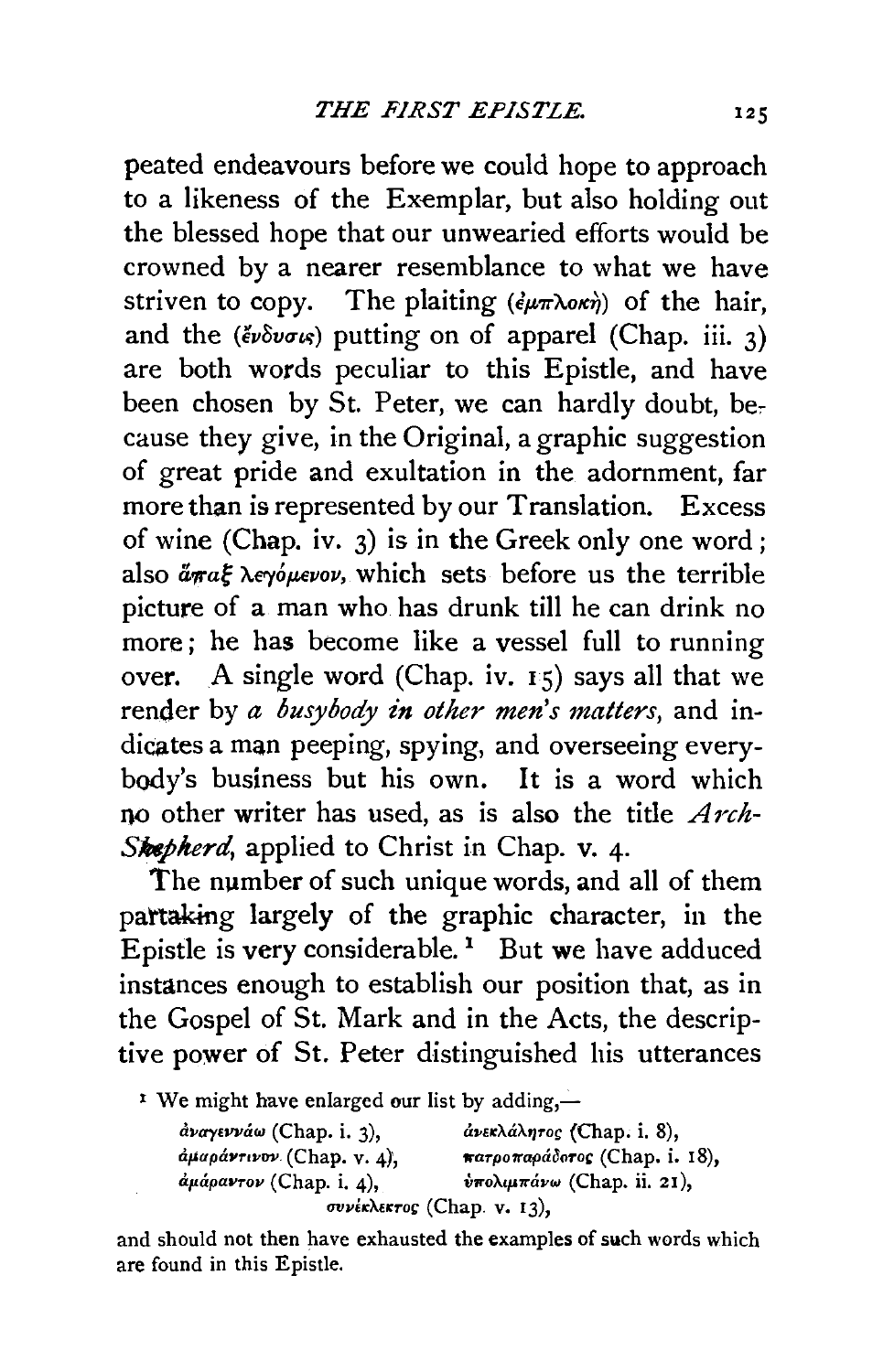from all the rest of the Histories, so in this Epistle we have a similar graphic character exhibited, as far as it can be in such a composition, and that the peculiar turn of St. Peter's mind has made itself felt here by his large employment of words which serve his purpose for giving verbal pictures, but which are not found in the language of other New Testament writers.

But, leaving the consideration of single words, we may see in whole passages how the tendency to realize complete scenes betrays itself, both in the Apostle's own language and where he is quoting what has most impressed him. Look, for an example, at the picture of Satan given in Chap. v. 8. He is an enemy against whom you must never remit your watchfulness ; he is a roaring lion, who goes to and fro, with an ever-greedy appetite, seeking out whom he may gorge down. In opposition to such a foe the Christian must stand firmly fixed on the foundation of his faith, which nothing can shake, but which is  $sure\ (\sigma\tau\epsilon_0\epsilon_0)$  as the foundation of God, of which the same word is employed  $2$  Tim. ii. 19. Again, when alluding to Christ in his glory (Chap. iii. 22), he is evidently painting what in part his bodily eye has seen, and what his mental vision has figured as a fitting sequel of the triumph of the Ascension. Christ " is at the right hand of God, having gone away into heaven, while angels and principalities and powers are all ranged in subjection beneath him." The slight expansions which have been given to these two quotations are fully warranted by the Original, and shew how graphically the whole, as a picture, was before the mind's eye of the writer.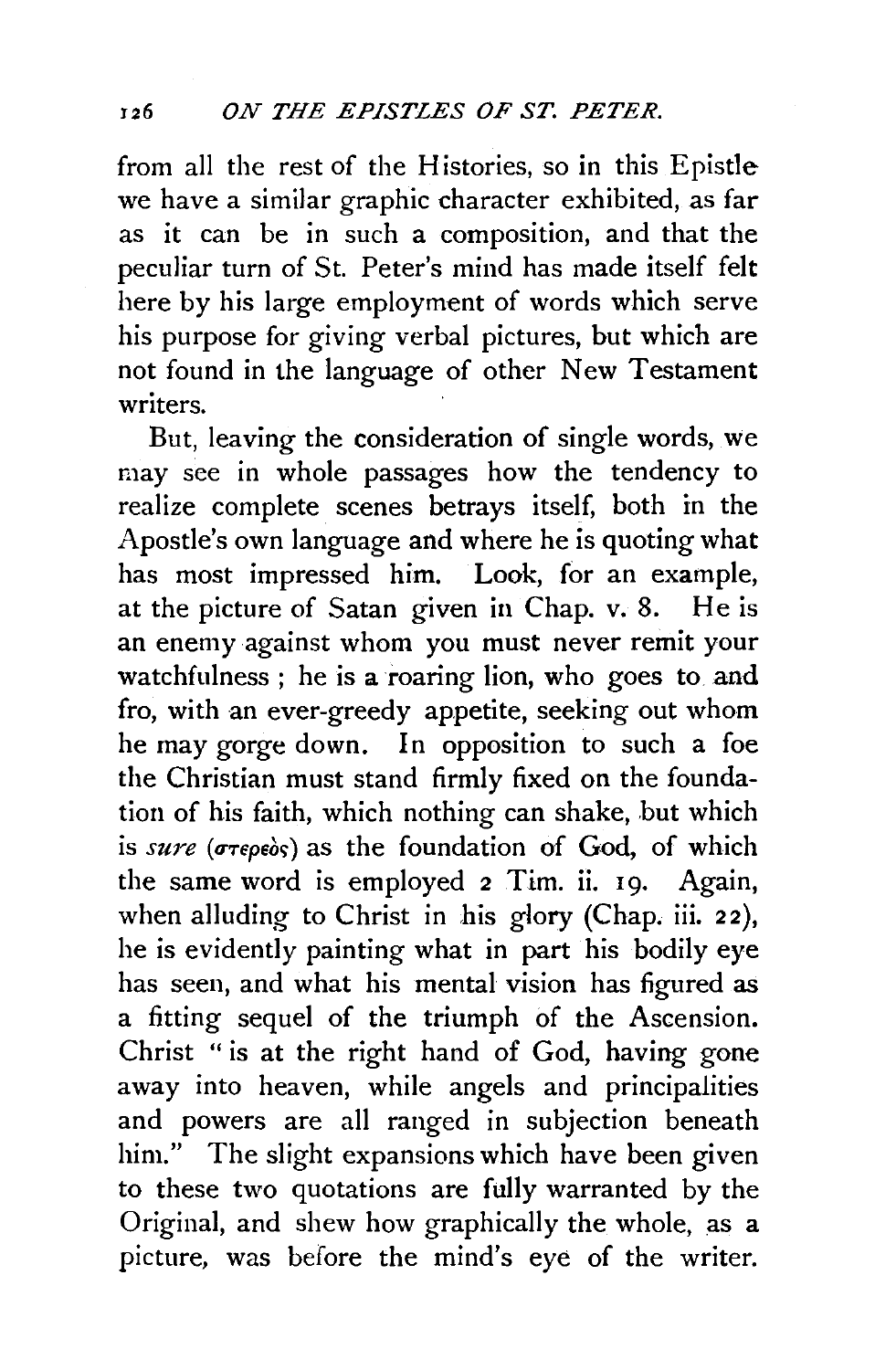And when he quotes, we may see that passages of a like nature are those which dwell with him and come most readily to his tongue. It is on " the stone which the builders refused, and which is become the head of the corner," that he dwells, both in this Epistle (Chap. ii. 7) and in his address to the High Priest and his party (Acts iv. 11) after the arrest of himself and St. John, which followed close on the cure of the cripple at the Temple Gate; a passage which is further to be noted because it forms a close link between the language of the Acts and that of the Apostle's letter. And what could we find more in the character of St. Peter's own diction than the quotation with which the first chapter of this Epistle is brought to an end ? "All flesh is as grass, and all the glory of man as the flower of grass. The grass withereth, and the flower thereof falleth away ; but the word of the Lord endureth for ever." But we have dwelt long enough on the graphic character of all that the Apostle utters, let us turn now to another peculiarity.

In the examination of St. Peter's utterances, as recorded in the historical Books of the New Testament, we found that a most noteworthy feature was the absence of all attempts at argument. The character of the man in this respect is exactly portrayed in his language (Acts iv. 20) to the chief priest, who charged him for the future to be silent, and cease to preach in the name of Jesus : "We cannot but speak the things which we have seen and heard." And we find just the same spirit animating the whole of the First Epistle, and almost making its appearance in express words. In Chap. iii. 15 the exhortation of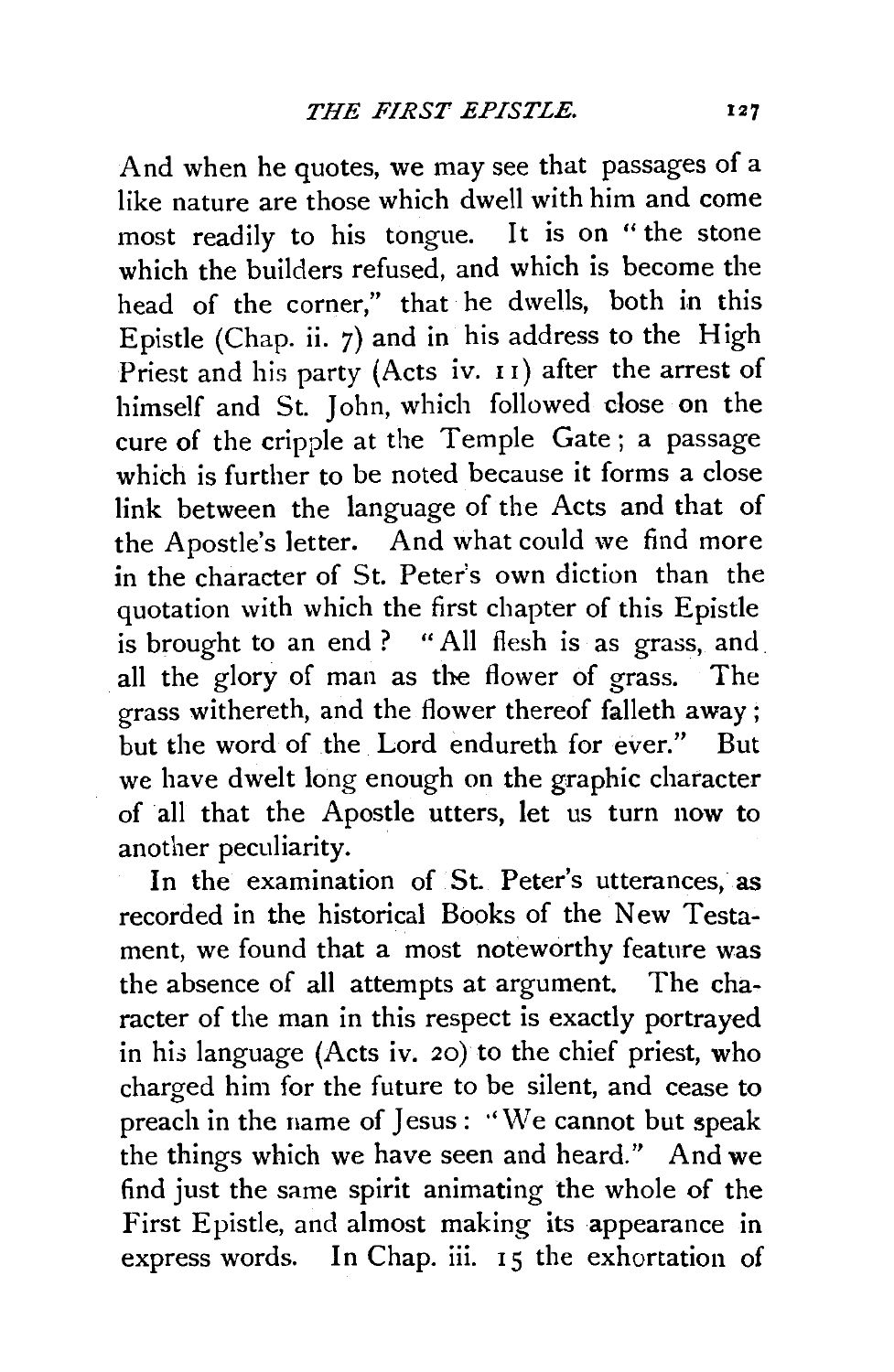the Apostle is, that Christians should "be ready always to give an answer to every man that asketh a reason of the faith " that is in them ; but it is to be no more than an answer. It is to be without debate, in meekness and in fear ; and it is by the sight of a consistent walk, a good conversation in Christ, and not by many words, that those who malign are to be put to shame.

And the whole Epistle abounds with what was so eminently conspicuous in all we know of St. Peter's teaching, that whatever was learned should be carried out at once into action. Even at the outset of the Epistle (Chap. i. 2), where he is speaking of the sanctification of the Holy Spirit, whereby the brethren are "elect according to the foreknowledge of the Father" (a passage which is a reproduction in part of the very words which he used in Acts ii. 23), such sanctification must have its result in the life, and be shewn by obedience. So the knowledge of Christ is to have a like practical issue (Chap. i. 15): "As he which hath called you is holy, so be ye holy in all manner of conversation." Those who have tasted that the Lord is gracious are to make manifest their appreciation of this blessing by a change of conduct, by becoming as those little children from whom the Apostle had seen his Master so often deduce his lessons; they must (Chap. ii. 1) "lay aside all malice and all guile and hypocrisies, and envies and all evil speaking." And after the roth verse of this second chapter almost the whole of the Letter is occupied with exhortations to personal religion, which is to manifest itself by outward good deeds, and so to produce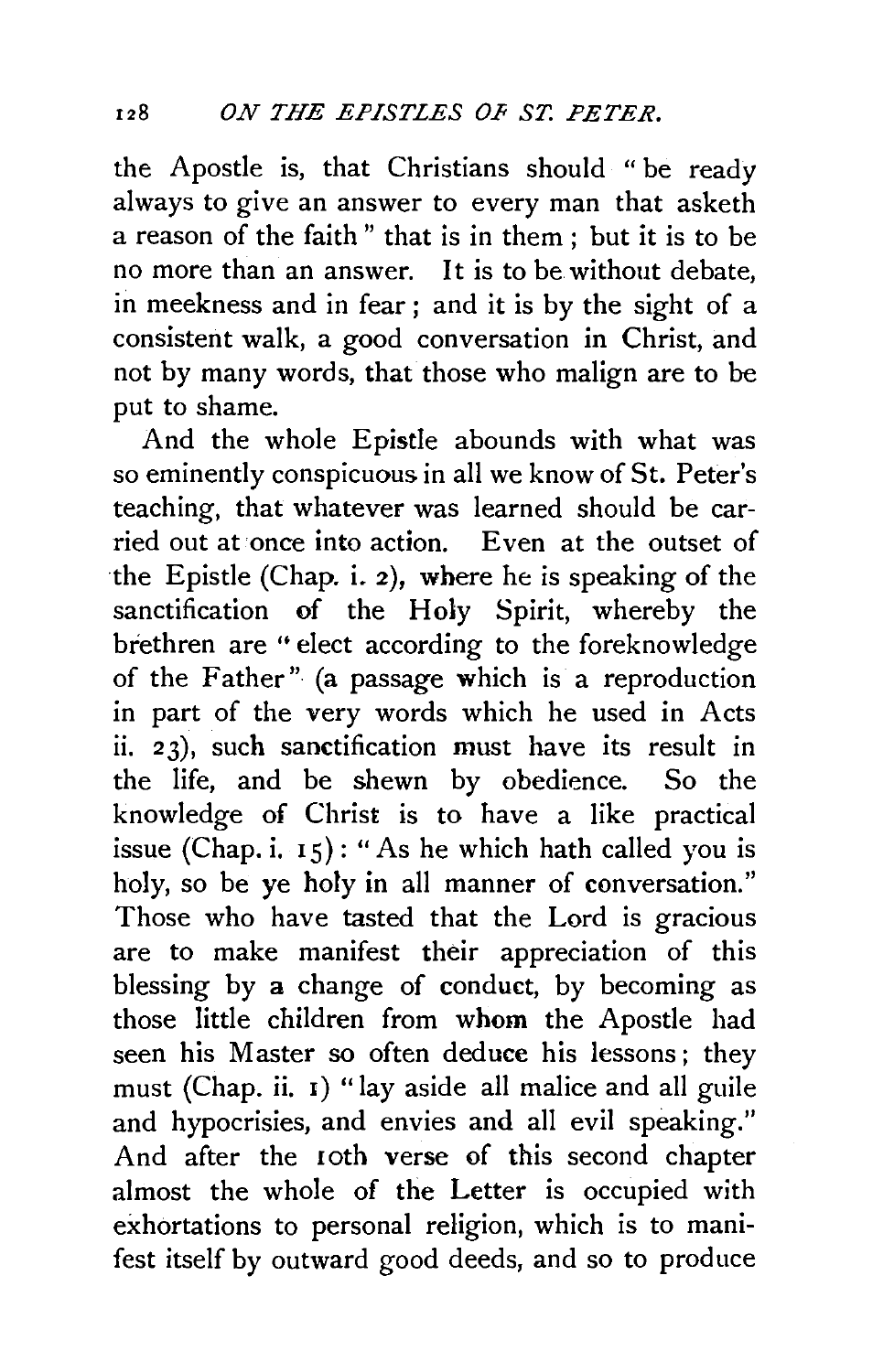its effect both in silencing gainsayers and winning<br>new converts "Abstain from fleshly lusts" for "Abstain from fleshly lusts." for they "war against the soul." Shew an honest conversation to the heathen, " that whereas they speak against you as evil-doers they may, by your good works which they shall behold, glorify God in the day of visitation." Such religion as this is not only to make men fear God, but honour the king, submit themselves to all ordinances of the community to which they belong, respect their neighbours, and love the brotherhood. And then, leaving general exhortations, the Apostle descends to particular cases. The duties of household servants (Chap. ii.  $18$ ) to their masters, of wives to their husbands (Chap. iii. 1), and of husbands to their wives (Chap. iii.  $7$ ), are dealt with in the spirit which is not content with knowledge only, but must carry knowledge into practice. And in like manner does he lay down the most useful rules of behaviour (Chap. v.  $I-5$ ) to guide the elders in their oversight of the flocks committed to their charge, and the younger brethren in the humility with which it is their duty to yield to authority. The whole tone of these lessons is what we should expect from the eager impetuous disciple who was always ready both with hand and tongue to give a practical turn to whatever was set before him. True, the spirit is more chastened than of old, for the man has a memory of many shortcomings, and is moreover filled full of the Holy Ghost. But the old ardour, the ancient impulsiveness, the former boldness, are all there, sanctified indeed by large gifts of grace and many trials, but instinct with the YOL. 1V. 10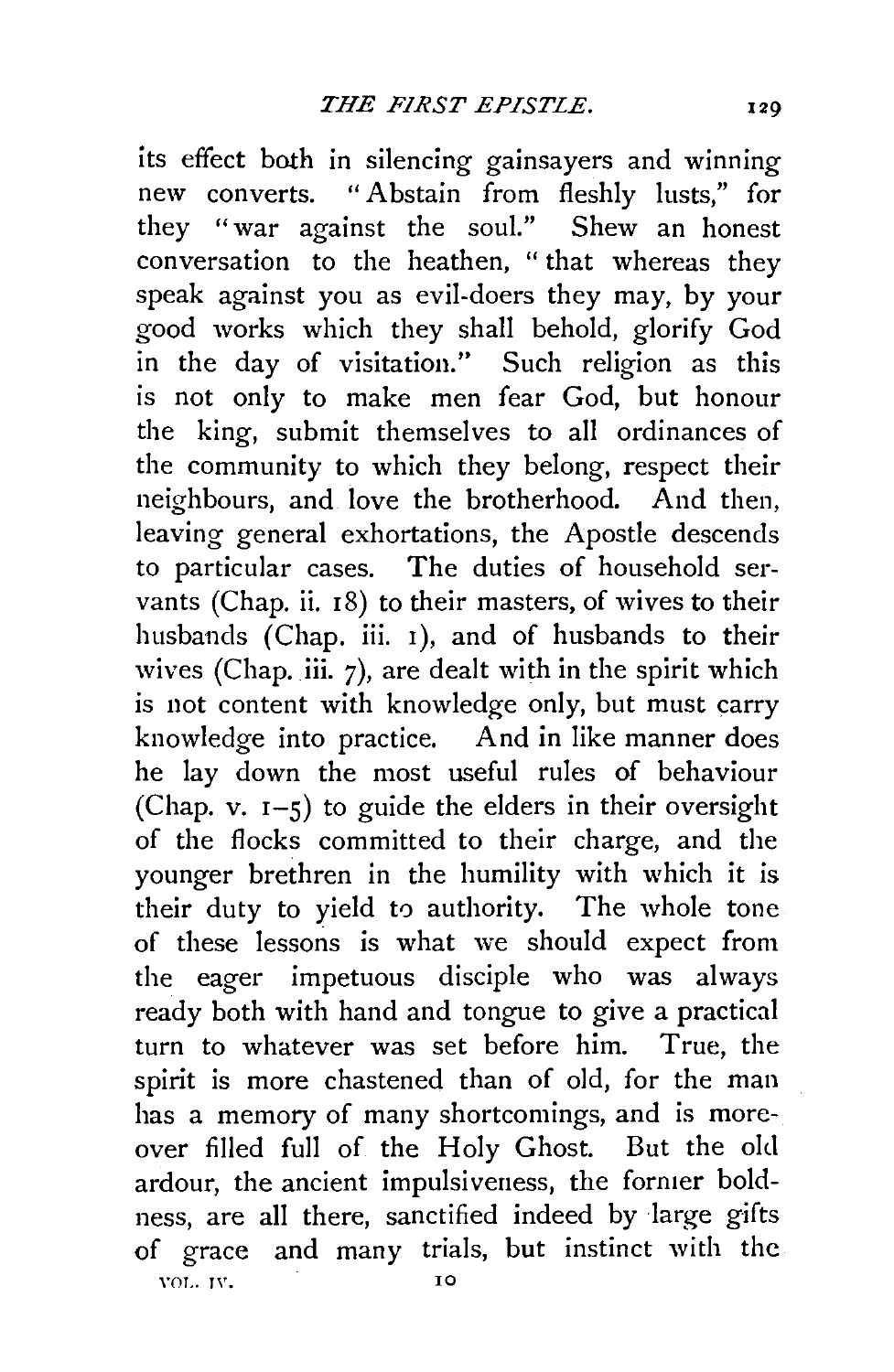fire and life of the man who stands out among the Apostolic band as foremost in everything that was to be said or done.

There is also another peculiarity in this Epistle which betrays the character of the writer as we have observed it in the History. There we found that St. Peter was a man whose eyes were always open, and who let nothing escape his observation. And what he saw he remembered and was ready to act upon. We should naturally expect such a person, in writing a letter, to make *sight* the greatvehicle of instruction, and to put into a most prominent place that faculty which played so large a part in his own life. And this is just what we do find. The Apostle, who himself was always on the alert to see, takes it for granted that others will be like him; and having profited so greatly himself by the sights which he had been allowed to witness, he is never weary of telling how he has been influenced in this way. The sight, and what it should do and will reap, fills a great space in St. Peter's Letter. The salvation of which he speaks is to be such as can be observed, it is ready (Chap. i. 5) to be revealed in the last time. It is the desire of angels (Chap. i. I 2) to *look* into the Gospel of Christ. It is the great blessing of the New Dispensation that under it Christ (Chap. i. 20) in these last times was *made manifest.* It is by *beholding* the good works (Chap. ii.  $I_2$ ) of the followers of Christ that unbelievers are to be won to love the truth. It is one of the purposes of Christ's coming that He might leave us *an example* (Chap. ii. 21), that we might see his footsteps and prepare out-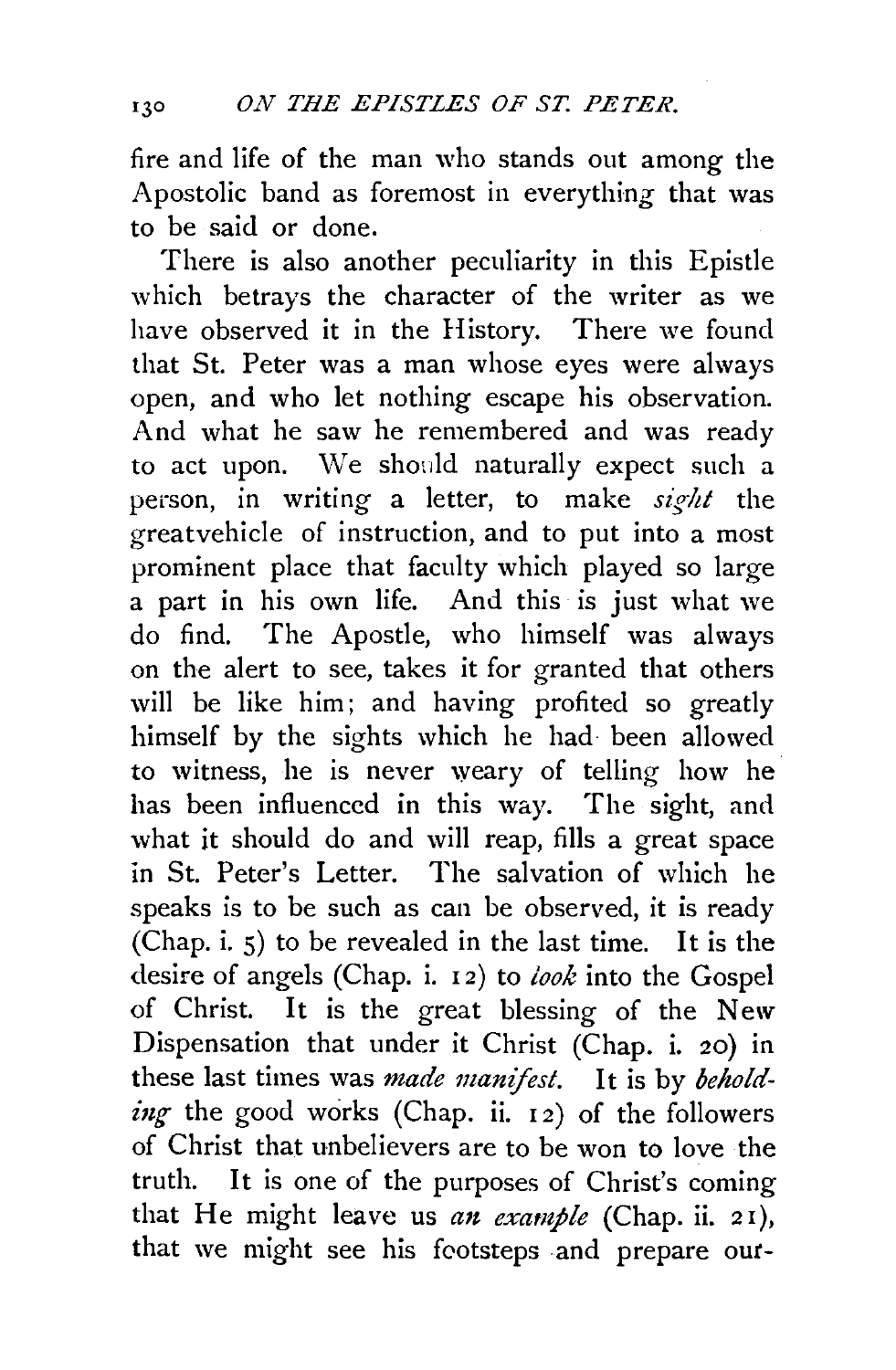selves to walk in them. Husbands are to be brought to the faith (Chap. iii. 2) by *seeing* the chaste conversation of their Christian wives. It is because the Apostle himself was a *witness* of the sufferings -of Christ (Chap. v. I) that he exhorts his fellow elders to take earnest *oversight* of the flocks committed to them, that they may be prepared to welcome the *appearance* of the Chief Shepherd when He shall come again; and this *revelation of the glory of Christ* is that to which not only they. -but all who are partakers of the sufferings of Christ (Chap. iv. 13), are to *look forward*. Besides this, the Original has many words which bespeak the same turn of mind in the writer, though the .allusions are almost of necessity obscured in a translation. Thus "the day of visitation" (Chap. ii. 12) is literally the day of  $(\epsilon \pi i \sigma \kappa \omega \pi)$  "*looking upon*," the time when God shall look upon these wan derers as a pastor over his flock, and, shall become the *overlooker* (επίσκοπος), the *bishop* of their souls. :So, again (Chap. v. 3), the elders are exhorted to  $\phi$  ( $\phi$ <sup>*t*</sup> $\phi$ *types* to their flocks; they are to shew by all their actions that they bear the stamp of the Divine Master upon them, so that all may take -knowledge of them, as they had done aforetime ·of Peter himself (Acts iv. I 3), that they have been with Jesus. Once more the English Version of Chap. iii. I 3, "Who is he that will harm you it ye be *followers* of that which is good?" loses much of the idea of which the  $\bar{G}$ reek  $\mu_1$ is so full. This implies not merely followers, but the very closest imitators. It is a word connected xwith the same root as our English *mimic,* only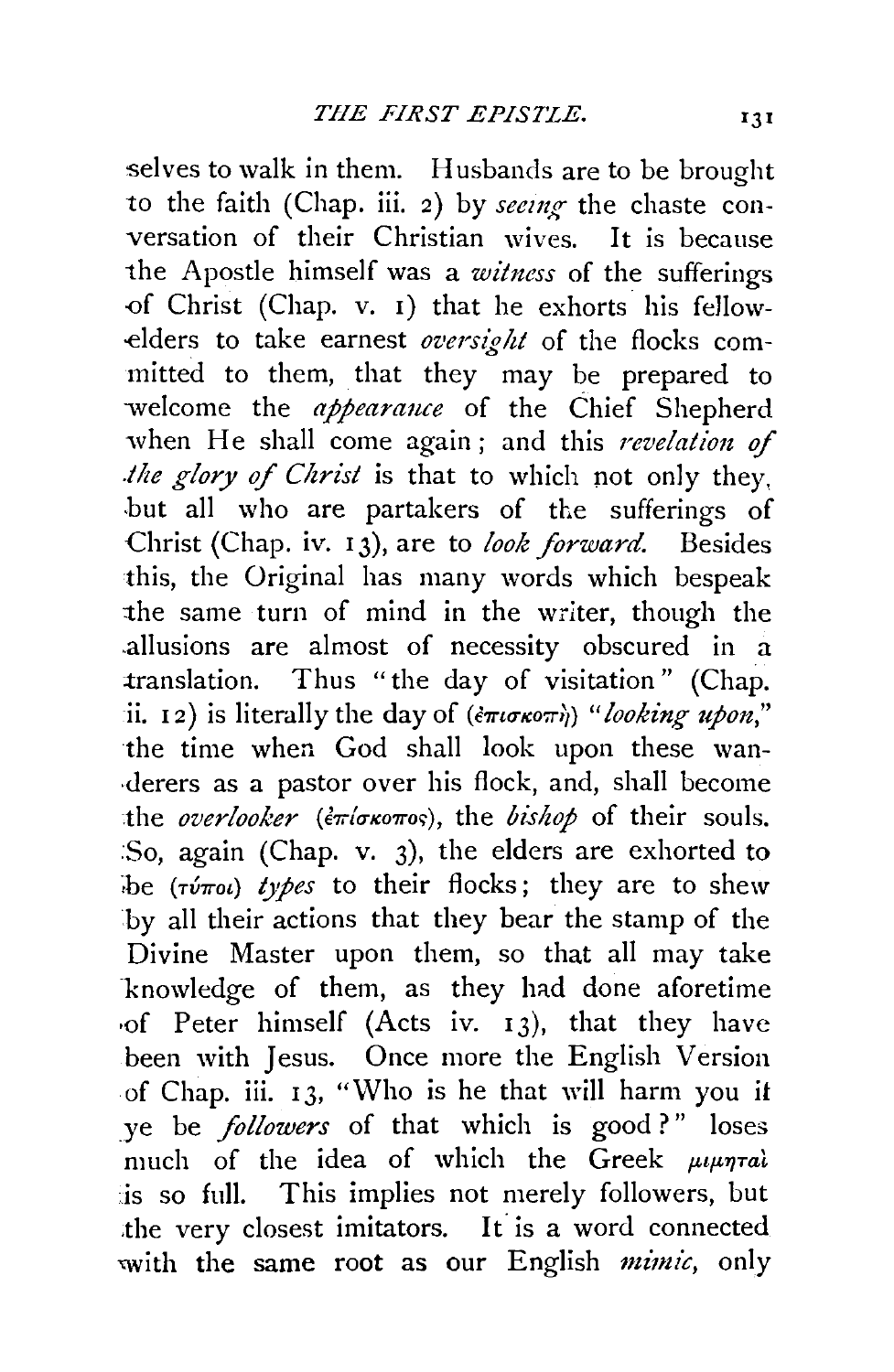unfortunately, through the tendency of language to degenerate, our word carries with it an evil tinge of mockery and ridicule. But this is utterly absent from the Greek, which signifies that close copying which would only be bestowed for a worthy end and on a worthy object. The Christian's life is to be a constant watch and labour, that his actions may be brought ever nearer and nearer into the resemblance of that which is good.

All these expressions, comprised as they are within so brief a Letter, bespeak a writer of the keenest observation of all that was around him. while they point, as the whole of St. Peter's life had pointed. to the practical end toward which all such observation is to be directed. They harmonize precisely with what we have seen in the Gospels and the Acts. to be the most noteworthy features of the Apostle's. character.

There is no lack of other matter in the Epistle which might be used to enforce the evidence we have put forward. We might point out how this. Apostle (who, above all things, was a Jew, and whose· Judaizing tendencies called forth the censure of his. fellow Apostle) keeps up that character in the Letter before us. How he rejoices in drawing his illustrations from Jewish traditions such as those connected with the histories of Noah and of Sarah, and how the memory of the old Jewish economy shews itself in his language when he employs such a word as.  $\phi$ avtious (Chap. i. 2), sprinkling (only found elsewhere in the New Testament in Heb. xii. 24, an: Epistle wherein everything partakes of a Jewish turn of thought), in speaking of the salvation which Christ's.